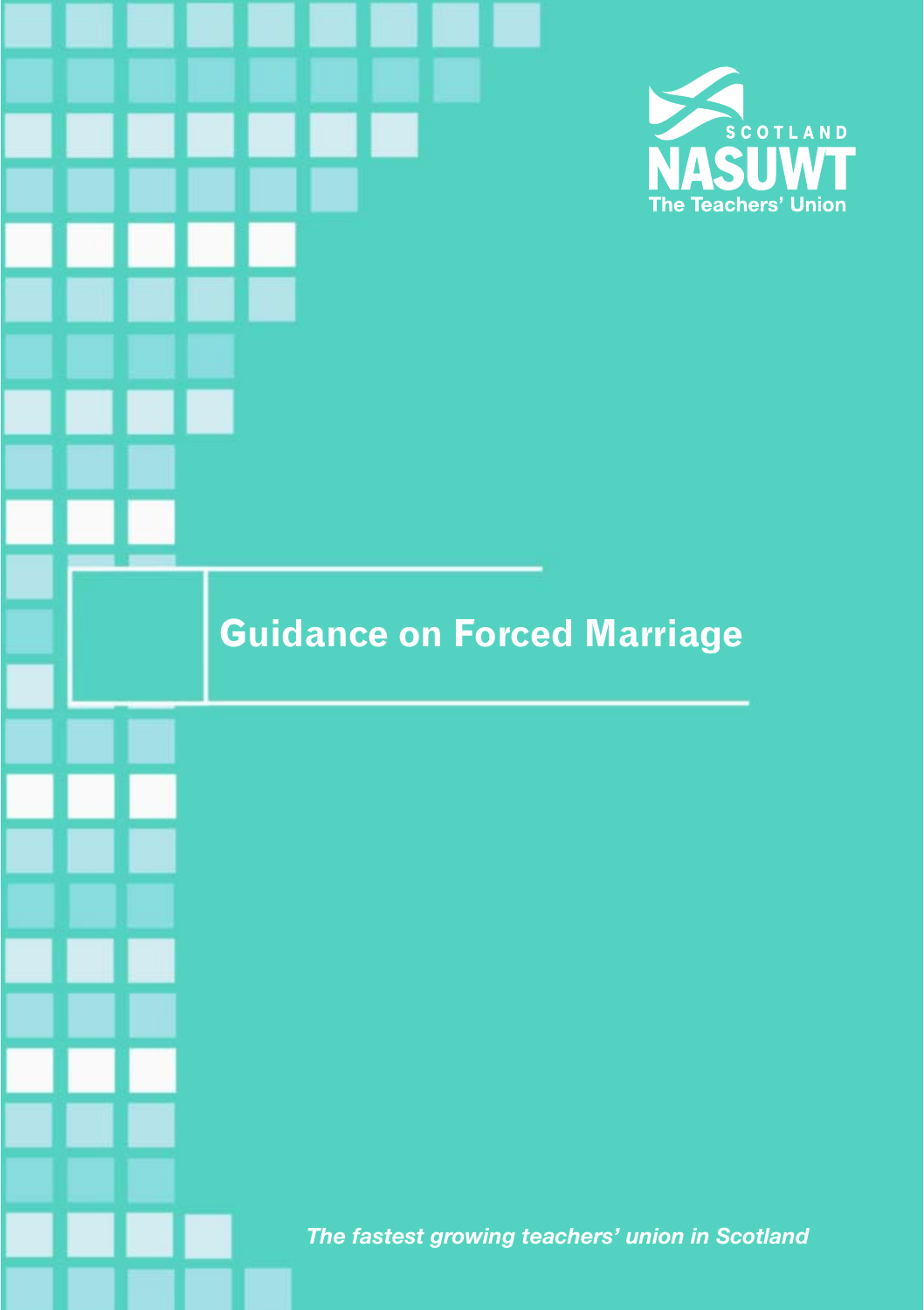### **Contents**

| Introduction and legislative context              | 4 |
|---------------------------------------------------|---|
| Forced marriage – definition                      | 4 |
| The Forced Marriage Unit                          | 5 |
| Characteristics that may indicate forced marriage | 6 |
| The role of schools                               | 6 |
| The role of school staff                          | 7 |
| Handling information from pupils                  | 8 |
| Pupils who do not wish to be referred             | 8 |
| <b>Mediation or counselling</b>                   | 8 |
| <b>Further information</b>                        | 9 |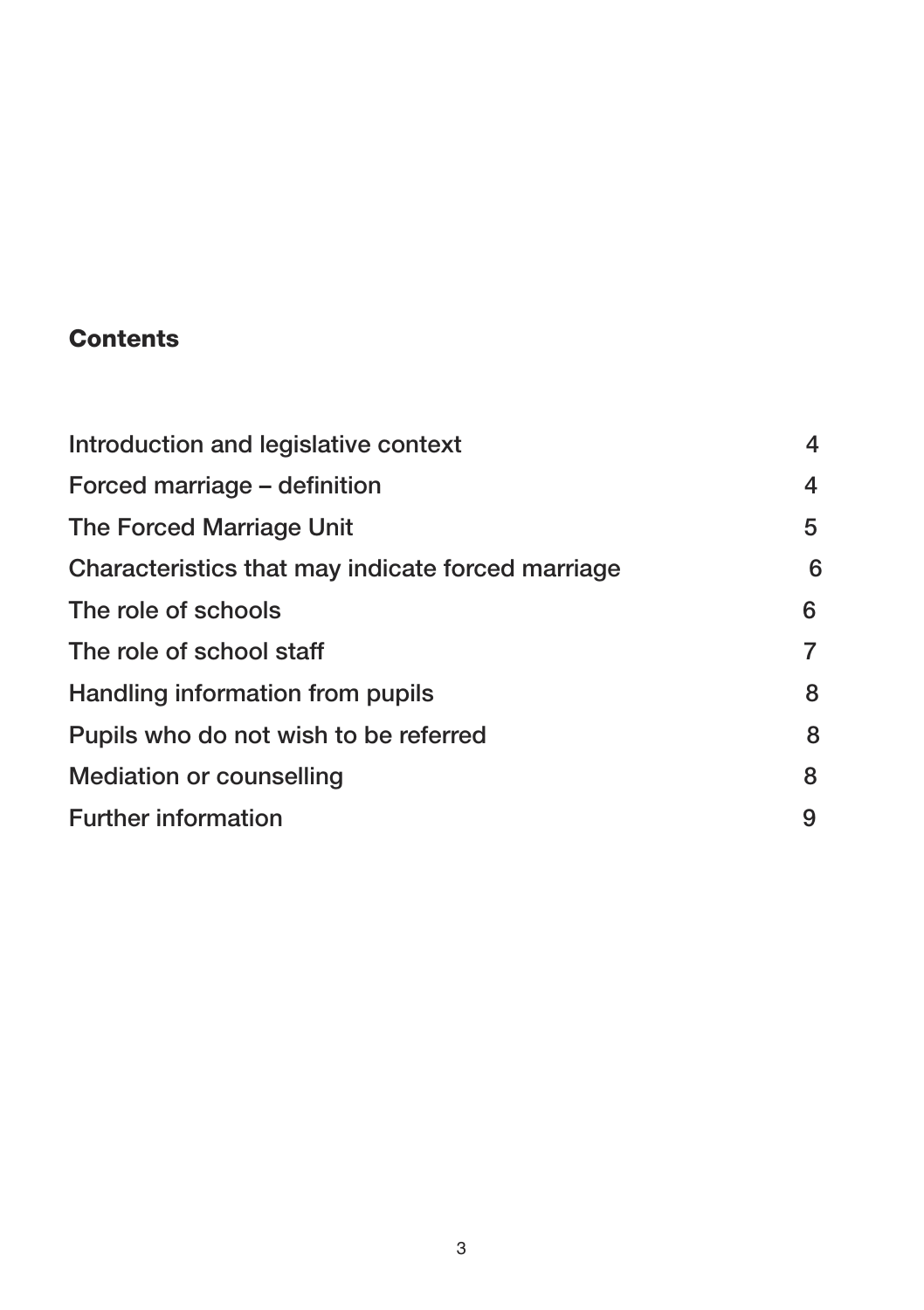# Introduction and legislative context

In November 2011, the Scottish Government published *Responding to Forced Marriage: Multi-agency practice guidelines*. The primary objective of this guidance is to offer advice and information to all frontline practitioners and volunteers within agencies in Scotland that work to safeguard children and young people against abuse and/or protect adults from abuse.

This guidelines complement the statutory guidance for Chief Executives, directors and senior managers of organisations who could potentially have involvement in dealing with cases of forced marriage, published concurrently by the Scottish Government in line with the provisions of the Forced Marriage etc. (Protection and Jurisdiction) (Scotland) Act 2011.**<sup>1</sup>**

A comparable legislative and guidance framework is in place elsewhere in the UK.

The practice guidelines make specific reference to the role that educational professionals should fulfil in relation to forced marriage.

As a result of these guidelines, the NASUWT has produced this document to highlight the key issues related to forced marriage and to provide advice for school leaders and teachers, including those with designated responsibility for child protection.

# Forced marriage – definition

The Scottish Government's guidelines define forced marriage in the following terms:

*'A forced marriage occurs when one or both spouses do not (or, in the case of children and some adults at risk, cannot) consent to the marriage and duress is involved. Duress can include physical, psychological, financial, sexual and emotional pressure'.***<sup>2</sup>**

Forced marriage is more likely to involve women, and an estimated 85% of cases referred to the UK Government's Forced Marriage Unit involve women.

However, both men and women may be vulnerable to forced marriage and should be entitled to the same level of help.

2 Ibid.

<sup>1</sup> Scottish Government (2011). *Forced Marriage: Statutory Guidance*. Available at:

<sup>(</sup>www.gov.scot/Resource/0041/00412492.pdf); accessed on 03.06.16.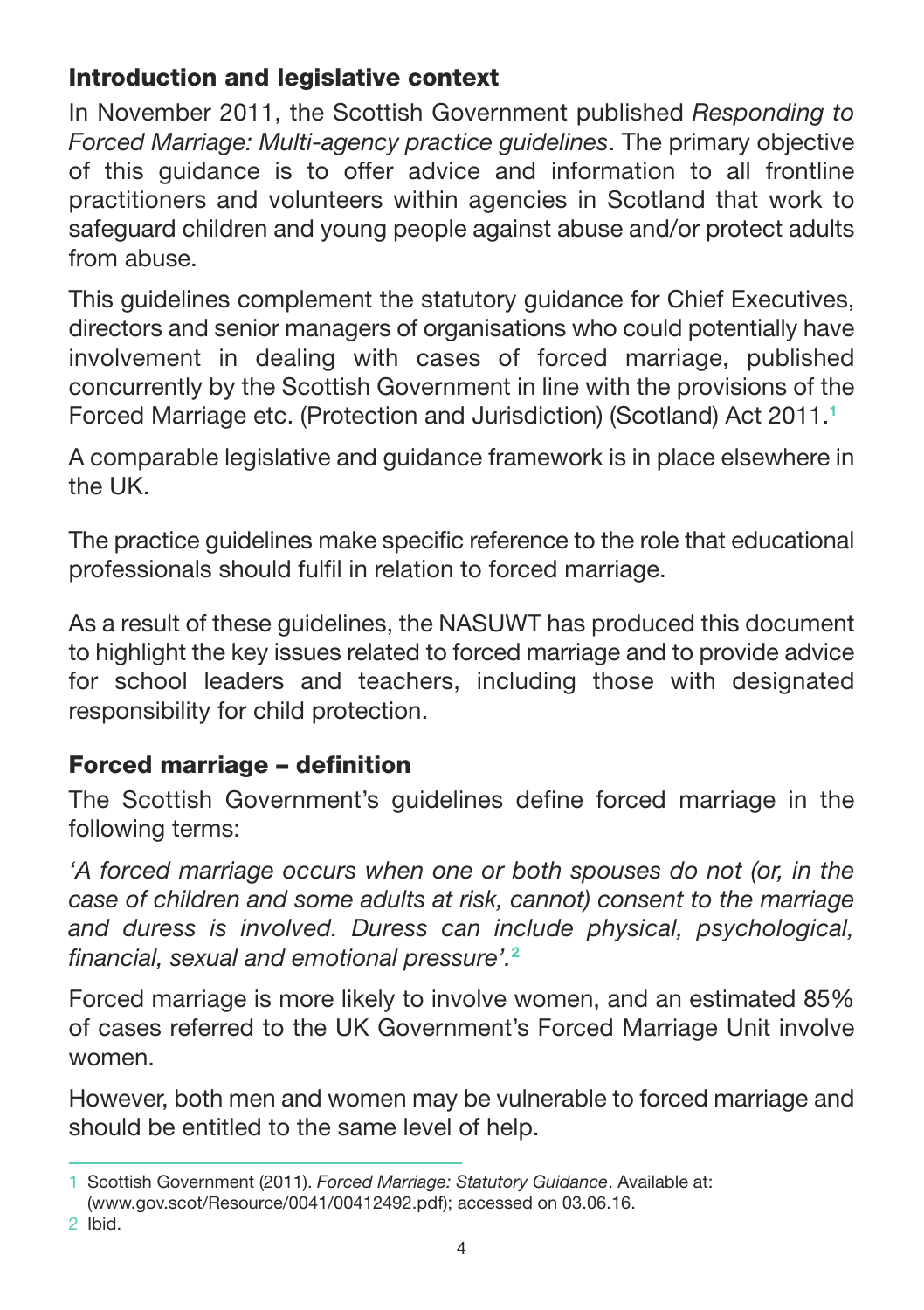The Scottish Government guidelines make clear the important distinctions between a forced marriage and an arranged marriage:

*'An arranged marriage is one in which the families of both spouses take a*  leading role in arranging the marriage but the choice whether or not to *accept the arrangement remains with the prospective spouses'.***<sup>3</sup>**

The guidelines remind practitioners that *'ignoring the needs of victims is not an option. Forced marriage affects people from many communities and cultures'.***<sup>4</sup>**

Although the majority of forced marriage cases in Scotland involve South Asian families, it is not exclusively a South Asian problem; cases involving families from other European nations, the Middle East and Africa have also been identified.

Forced marriage is an abuse of children's rights under the UN Convention on the Rights of the Child.

It is also an abuse of the basic human rights of children, young people and adults as set out in the European Convention on Human Rights and is directly contrary to domestic human rights legislation in place in Scotland and elsewhere in the UK.

Forcing an individual to marry or securing a marriage through taking advantage of the lack of understanding of one of the parties of his or her legal rights and entitlements is also a criminal offence in Scotland.

Forced marriages do not always involve individuals leaving or coming to the UK.

The UK Government's Forced Marriage Unit confirms that a number of cases involve no overseas element.

### The Forced Marriage Unit

The Forced Marriage Unit, managed jointly by the Home Office and the Foreign and Commonwealth Office (FCO), works to provide support and develop strategies to prevent British nationals from being forced into marriage overseas. The Unit offers practical help and guidance to affected British nationals and produces resources and materials for organisations and individuals directly or indirectly involved in issues associated with forced marriage.

<sup>3</sup> Ibid.

<sup>4</sup> Ibid.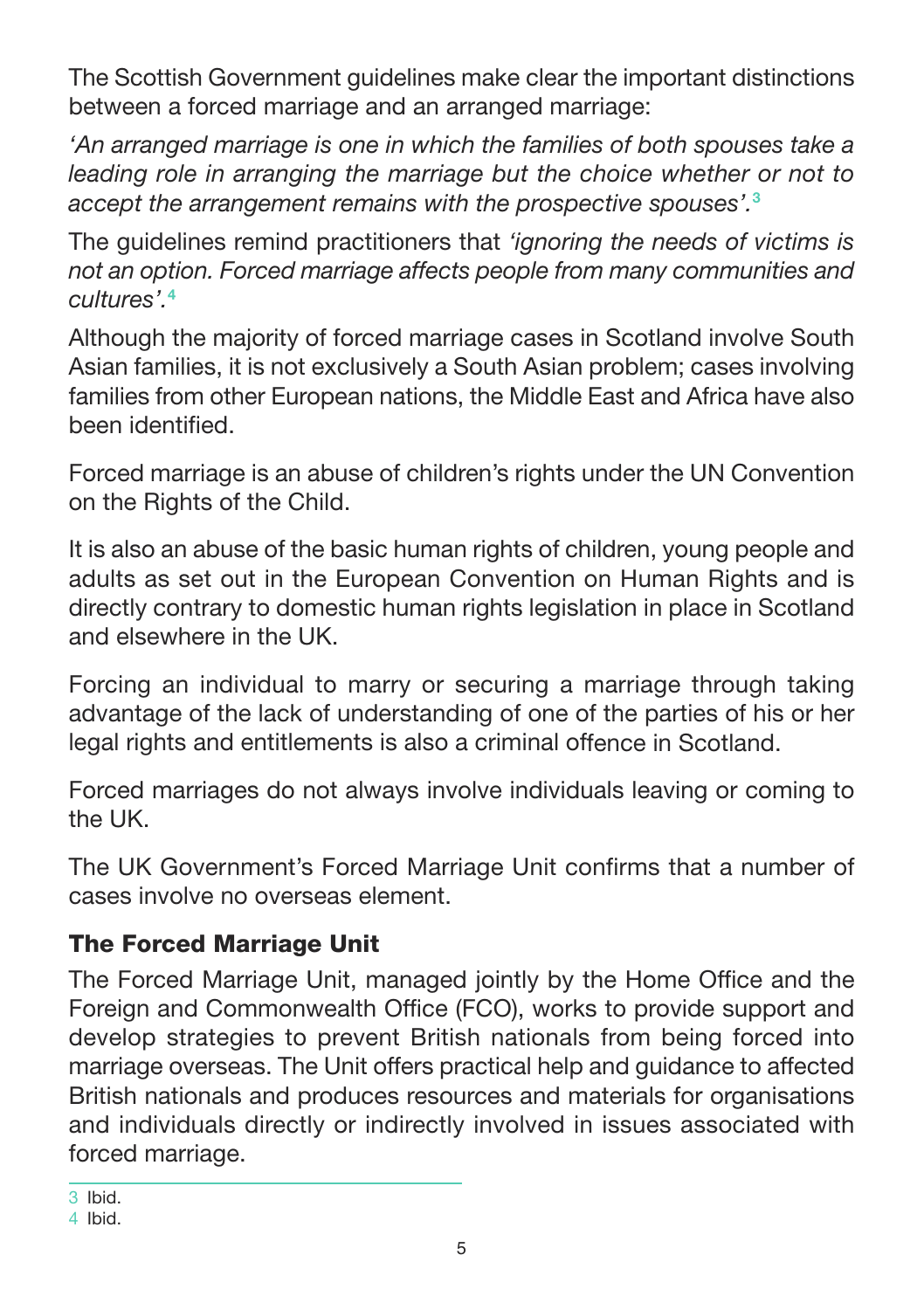# Characteristics that may indicate forced marriage

While individual cases of forced marriage, and attempted forced marriage, are often very particular, they are likely to share a number of common and important characteristics, including:

- an extended absence from school/college, including truancy;
- a drop in performance or sudden signs of low motivation;
- excessive parental restriction and control of movements;
- a history of siblings leaving education to marry early:
- poor performance, parental control of income and students being allowed only limited career choices;
- evidence of self-harm, treatment for depression, attempted suicide, social isolation, eating disorders or substance abuse; and/or
- evidence of family disputes/conflict, domestic violence/abuse or running away from home.

On their own, these characteristics may not indicate forced marriage. However, it is important to be satisfied that where these behaviours occur, they are not linked to forced marriage. It is also important to avoid making assumptions about an individual pupil's circumstances or act on the basis of stereotyping.

For example, an extended holiday may be taken for entirely legitimate reasons and may not necessarily represent a pretext for forced marriage.

Unfounded accusations could obviously cause considerable distress to pupils and their families and schools should, therefore, act with sensitivity.

Where teachers or headteachers have any concerns about the safety or welfare of an individual pupil, they should follow the appropriate child protection procedures.

### The role of schools

Schools should ensure that they are able to respond effectively and swiftly to concerns about forced marriage. It is critical that arrangements in respect of forced marriage at school level include support staff as they are likely to have a key role to play in dealing with forced marriage and will be in contact with pupils and their families as frequently as teachers.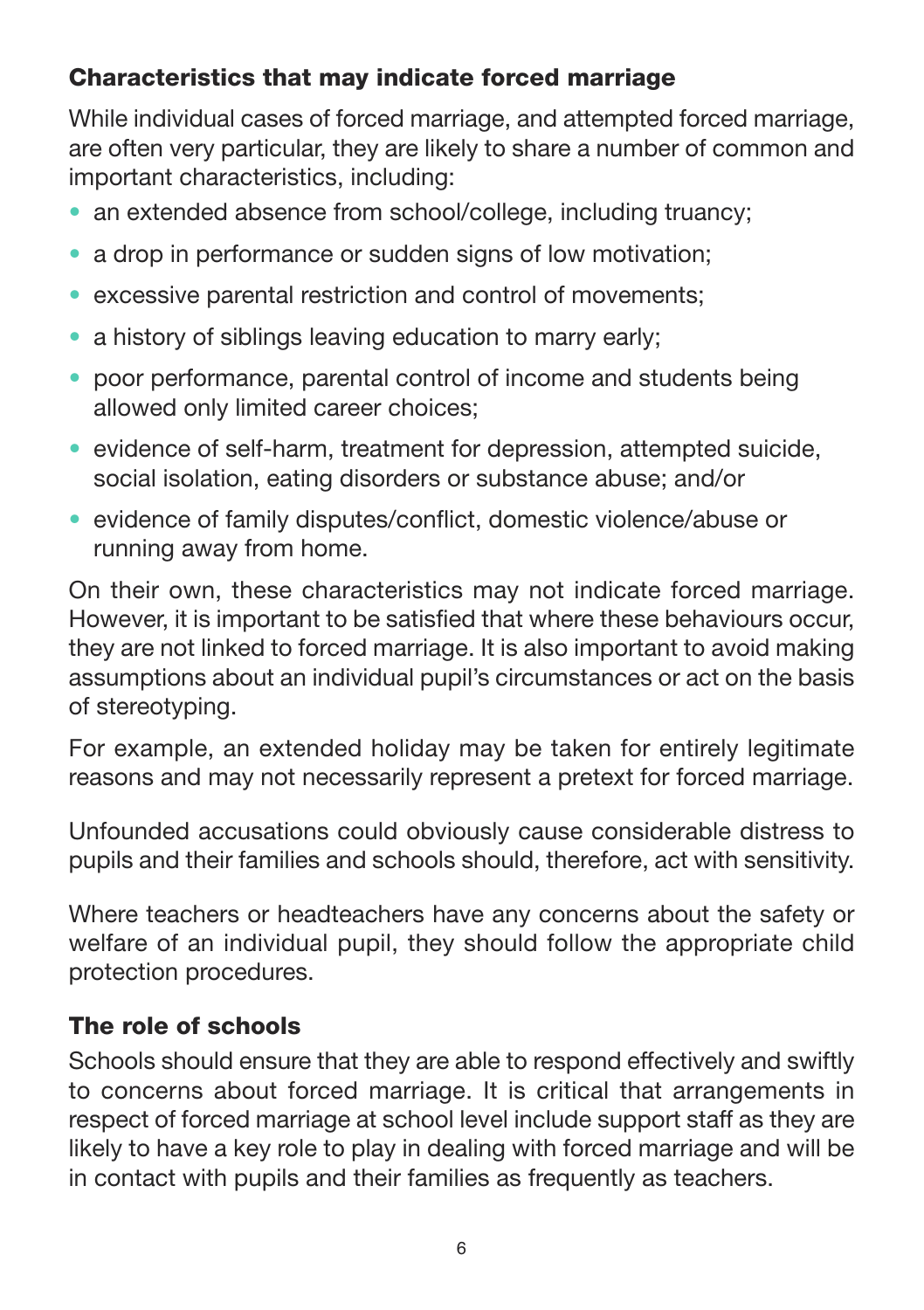It is important that all members of staff receive training and support on this issue to ensure that they know the presenting symptoms, how to respond if there are concerns and where to turn for advice.

Advice and help can be obtained from the Forced Marriage Unit, Police Scotland, the local Child Protection Committee or the children's social care service of the local authority. Schools should develop policies and procedures that take account of resources locally to ensure that expertise in this complex and challenging area of child protection is utilised. Policies and practices in schools should reflect the fact that while all members of staff, including teachers, have important responsibilities with regard to pupils who may be at risk of forced marriage, teachers and school leaders should not undertake roles in this regard that are most appropriately discharged by other children's services professionals such as police officers or social workers.

### The role of school staff

All members of staff should ensure that they are familiar with their school's child protection procedures.

Schools are places of relative calm and security in the lives of many children and young people. There is strong evidence that pupils who experience risk in their home lives often feel safer when they are in school.

Schools should encourage pupils to talk about their problems, and where they express their fears, students should be confident in the knowledge that the school will take those worries seriously.

All schools should have appropriate policies and procedures in place and should train all members of staff to ensure that they are able to deal with concerns appropriately.

The UK Government's guidelines refer to a number of organisations that can be contacted to support students further where there are concerns about the risk of forced marriage.

If teachers have suspicions or are concerned that a pupil may be about to be forced into a marriage or may be a victim of forced marriage, their key responsibility is to inform the person with designated responsibility for child protection in their school as soon as possible.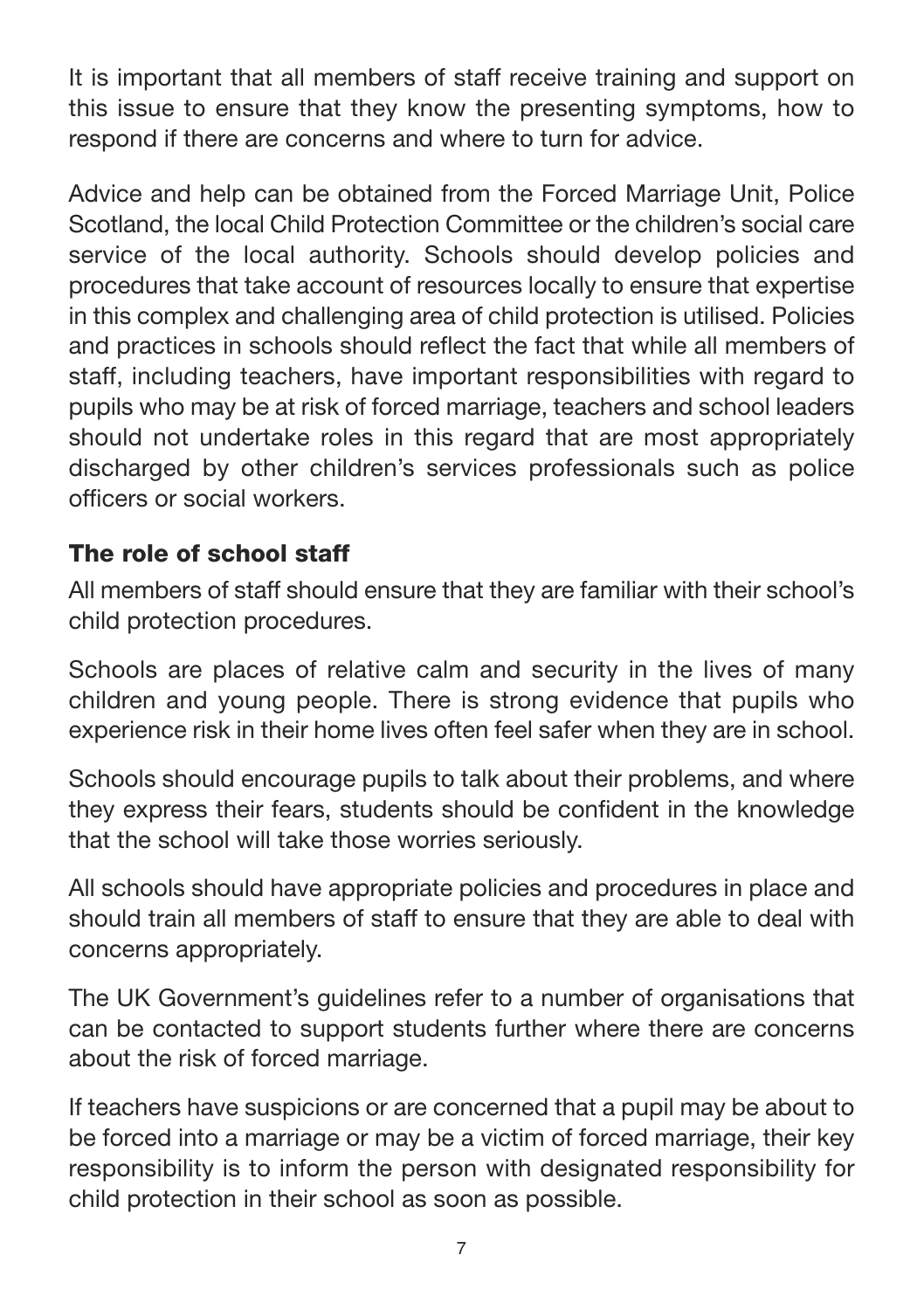The UK Government's guidelines on forced marriage make clear that it is not the role of staff to investigate allegations of abuse of a student and, therefore, if pupils are under 18 years of age, all referrals should be made in accordance with local safeguarding arrangements. These referrals will usually be to children's social services, the police or the Forced Marriage Unit.

# Handling information from pupils

While teachers and other staff must pass on their concerns about pupils who are displaying characteristics that may indicate forced marriage to the member of staff in their school with designated responsibility for child protection, it is important to recognise that they are not responsible for the collation or assessment of evidence or data to support investigations into suspected cases of forced marriage.

These responsibilities are most appropriately undertaken by children's social care professionals, the police or officials of the Forced Marriage Unit. Any relevant documentation received should be passed on by the school in accordance with established child protection arrangements.

School staff must be aware that they should deal with information relating to forced marriage given by pupils in the same way that they would with other issues concerning child protection. Therefore, teachers should advise that they cannot necessarily guarantee that disclosures made by a student will remain confidential.

### Pupils who do not wish to be referred

If the pupil does not wish to be referred, advice can be sought without revealing the pupil's identity. However, it is important for school staff to remember that if information in their possession gives rise to child protection issues, established procedures should be followed.

#### Mediation or counselling

Under no circumstances should any members of a school's staff attempt to operate as mediators or family counsellors.

The Forced Marriage Unit has stated that any attempts to try to mediate can be extremely dangerous as mediators may unintentionally place pupils who are at risk of forced marriage in greater harm or force the family to act quickly before the relevant authorities can become involved. At all stages, advice from the appropriate agencies and authorities should be taken.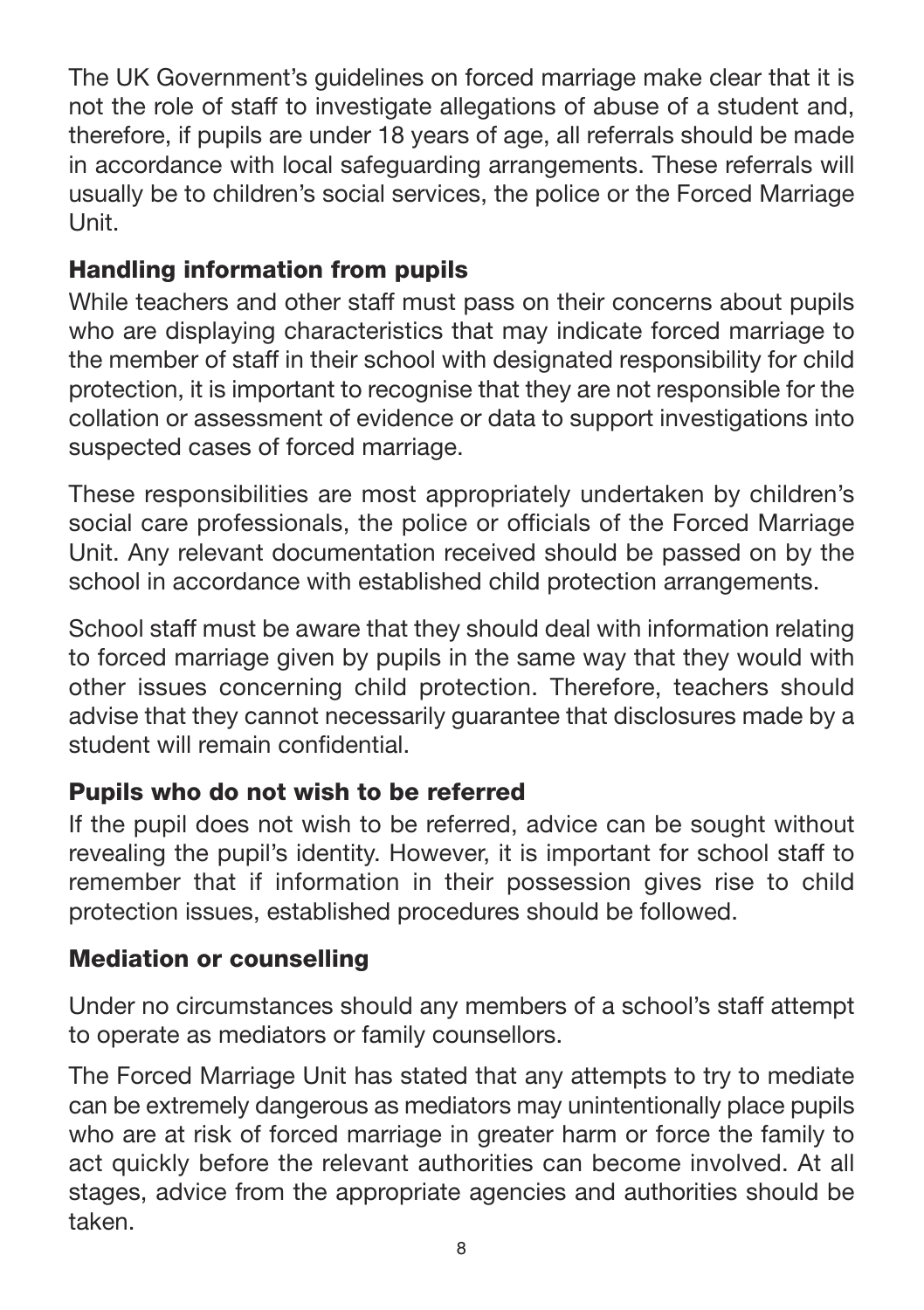### Further information:

Scottish Government (2011). *Forced Marriage – Statutory Guidance.*  www.gov.scot/Resource/Doc/1124/0123428.pdf

Scottish Government (2011). *Responding to Forced Marriage: Multi-Agency Practice Guidelines.*  www.gov.scot/Resource/0041/00412492.pdf.

There is a range of other resources available in the main forced-marriage portal on the Scottish Government website at:

www.gov.scot/Topics/People/Equality/violence-women/forcedmarriage.

The UK Government Forced Marriage Unit can be contacted by telephone on 020 7008 0151 or by email at fmu@fco.gov.uk.

Further advice and guidance is available from the NASUWT Scotland Centre by telephone on 0131 226 8480 or by email at rc-scotland@mail.nasuwt.org.uk.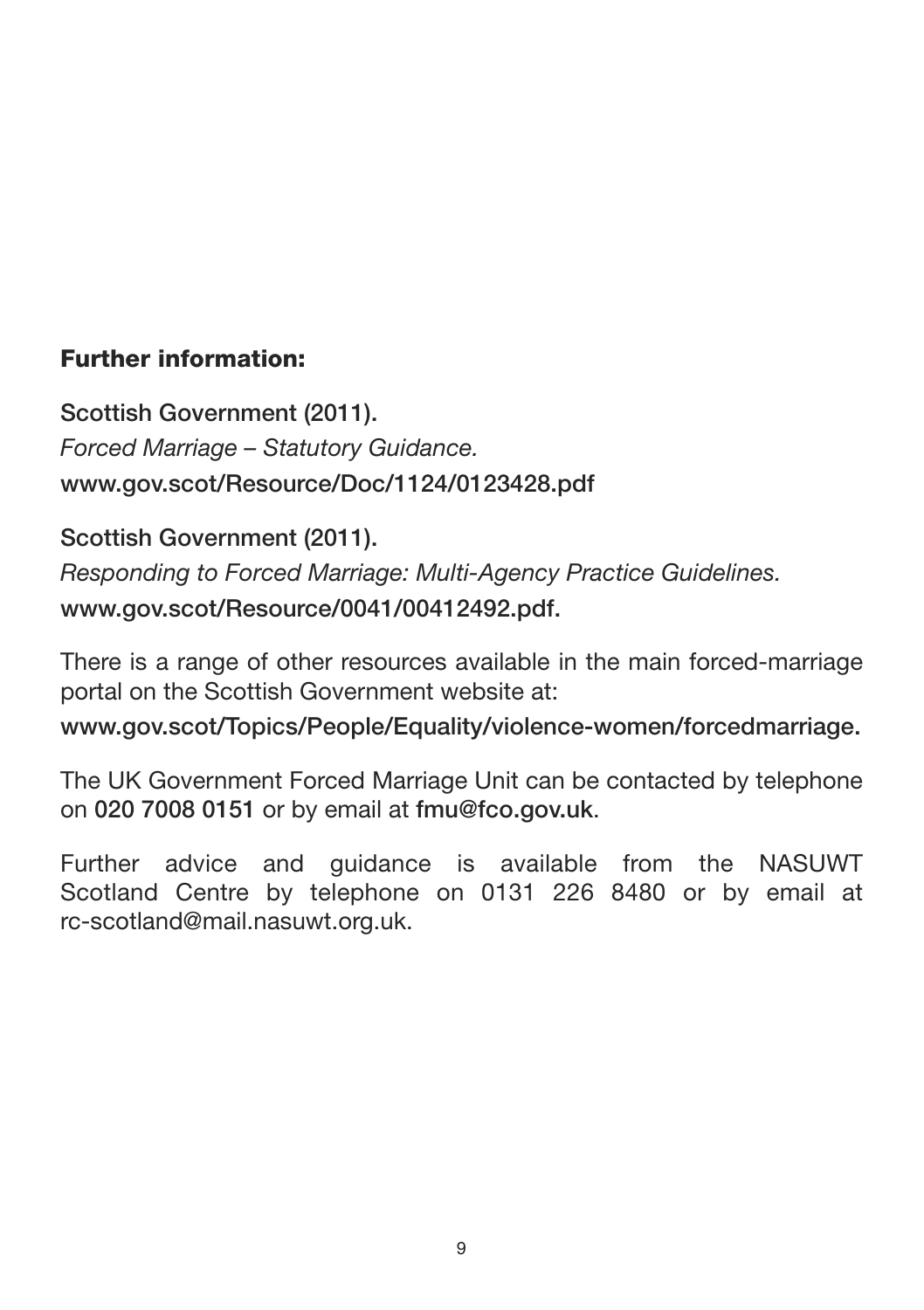For additional advice and support, contact:



NASUWT Scotland 35 Young Street North Lane **Edinburgh** EH2 4JD

Tel: 0131 226 8480 Email: rc-scotland@mail.nasuwt.org.uk